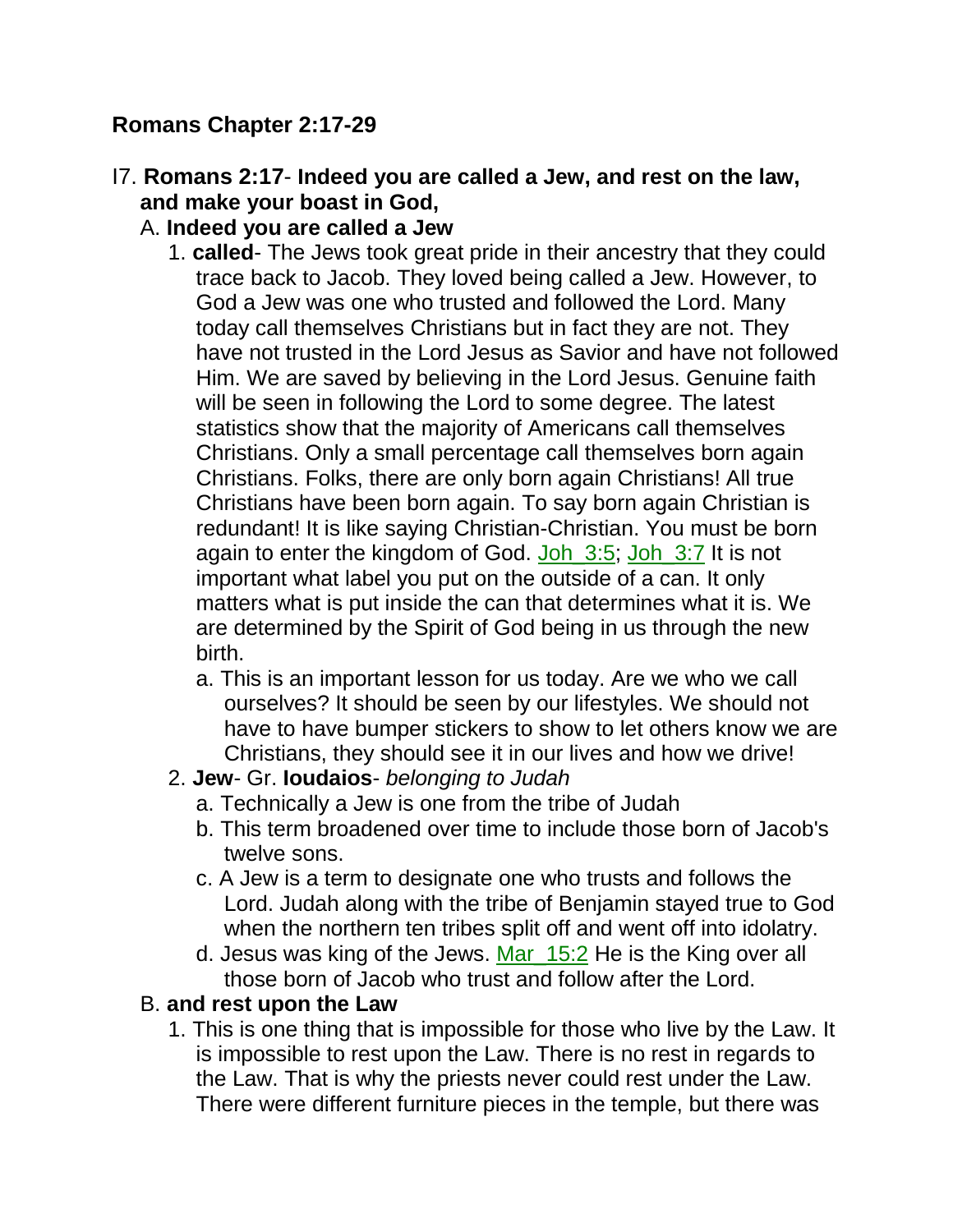no chair. The priests could never rest. They had to constantly work. This is what the Law is all about. It is man working for God. As long as man works perfectly for God than all is well, but the minute man ceases to work or is found imperfect then great trouble is found! Praise God we have a heavenly High Priest that is able to sit down. He can sit down because His is a finished work! His is an eternal work. It never has to be repeated, because Jesus shed perfect eternal blood and it was placed upon the mercy seat of heaven!

2. The Law must be constantly kept. If you failed in just one point of the Law you were guilty of it all. The Jews prided themselves in having the Law, but did not realize that the Law was of no benefit of them unless they kept it perfectly. Being under the Law leaves one exhausted, condemned, and empty. Jesus came to these Jews with the offer of rest. Mat  $11:29-30$  They would have to first forsake their own works however and accept the gift of righteousness that came through Jesus. This is something they refused to do. Instead they chose to crucify the one who offered them rest.

#### C. **and make your boast in God**

1. Those who boast in the Law also make their boast in God. They say they do what they do to uphold His holiness. However those under the Law fail to uphold God's holiness. They actually lower it to their level of holiness which is far less than God demands. Jesus was the only one who upheld the holiness of God.

2. Those under the Law really boast in themselves and not in God. As long as a legalist just compares his performance to those around Him, he can find reason to boast as Saul of Tarsus did. Gal\_1:14 However, if they compared their performance to God's requirements they will stand condemned. The Law declares all men sinners and need of a savior.

## 18. **Rom 2:18 and know** *His* **will, and approve the things that are excellent, being instructed out of the law,**

#### A. **and know His will**

- 1. The strength of the Law is that it clearly revealed the will of God. It revealed God's holiness in it's demands and it revealed God's love in the sacrifices.
- 2. The weakness of the Law is that it offered no assistance to one who attempted to keep it. The Law could only command but could not help. Jesus came to fulfill the Law in His life and death and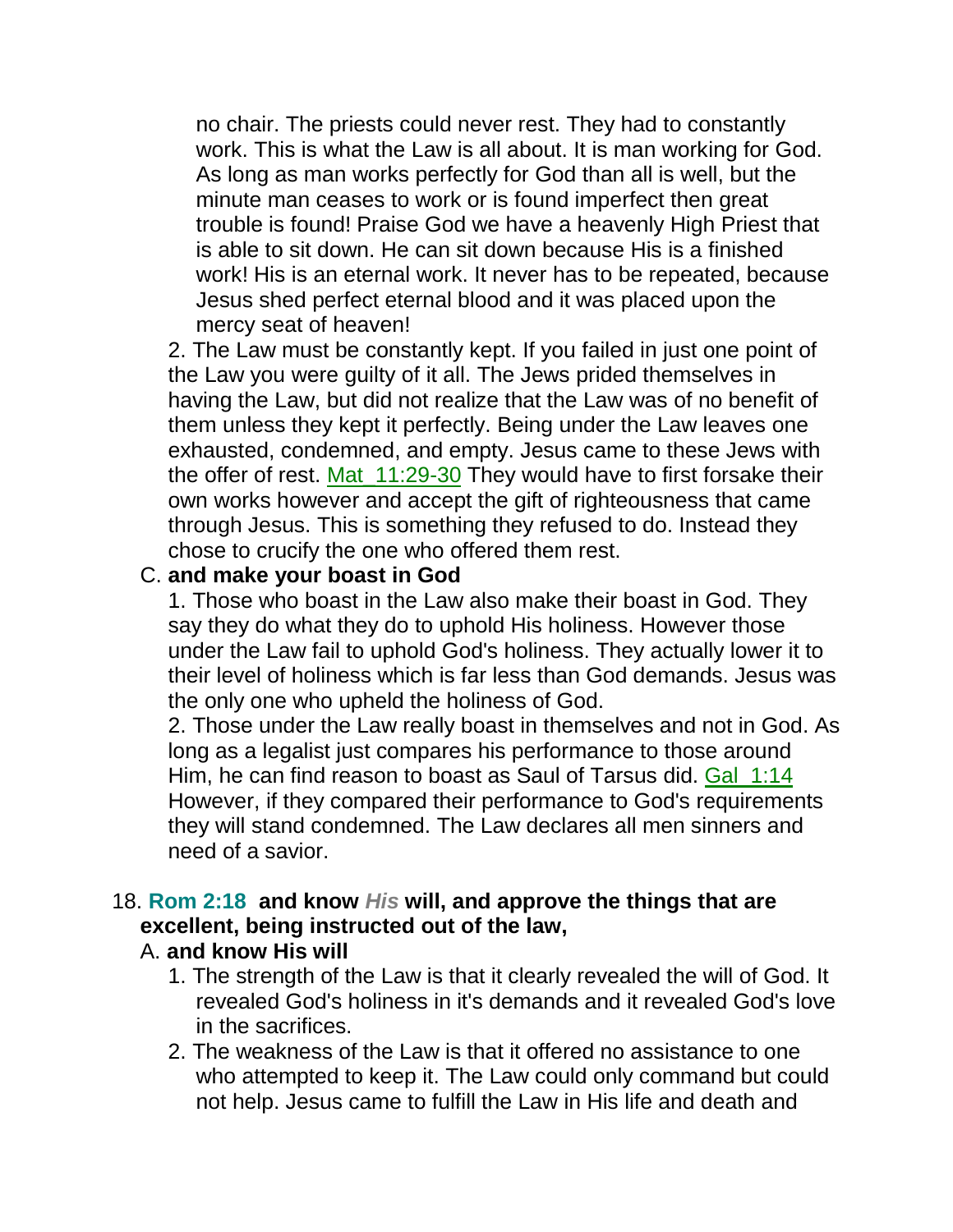then fulfill it's righteous requirement in us through the impartation of His life in the heart of the believer. Rom\_8:3-4

- B. **and approve the things that are excellent, being instructed out of the Law**
	- 1. Paul approved of the Law of God but that approval did not translate in the ability to keep it.
	- 2. Even as Christians if we try to perform good for God in our own strength, sin will get the upper hand in us, even if we greatly appreciate God's Law.
	- 3. The Law is an instructor [tutor, discipliner] but not a source of life. Gal\_3:21 It can only teach about and point to the Life Giver- Jesus Christ. Gal\_3:24-25

## 19. **Rom 2:19 and are confident that you yourself are a guide to the blind, a light to those who are in darkness,**

- A. Those who are under the deception of legalism think they are enlightened although they are blinded by a veil.  $2Co$   $3:15$  This is why the hardest person to minister grace and the gospel to is a religious person. A religious person does not understand grace and sees no need for it.
- B. A legalistic person makes them self a guide to the blind and a light to those in darkness. They will play the role of the Holy Spirit. They will tell others what they should be doing and what they should not be doing. They will try to convict others of sins. They have a list of do's and don'ts that they judge others by.
- C. A minister of the New Covenant should preach the Word of God which is the general will of God. Then they should commit the people to the Holy Spirit for Him to guide them into the specific will of God for them. The Spirit will guide the believer in what they should and should not do. The Spirit will shed light on the sins of the believer if we preach the Word.
- D. Legalists will try to dictate what a believer does, says, watches, and wears. The Spirit of God will lead and guide believers in these issues.

## 20. **Rom 2:20 an instructor of the foolish, a teacher of babes, having the form of knowledge and truth in the law.**

- A. **an instructor of the foolish**
	- 1. **instructor** Gr. **paideutes** *trainer of children* A legalistic Christian boasts in their maturity and their knowledge, but actually they are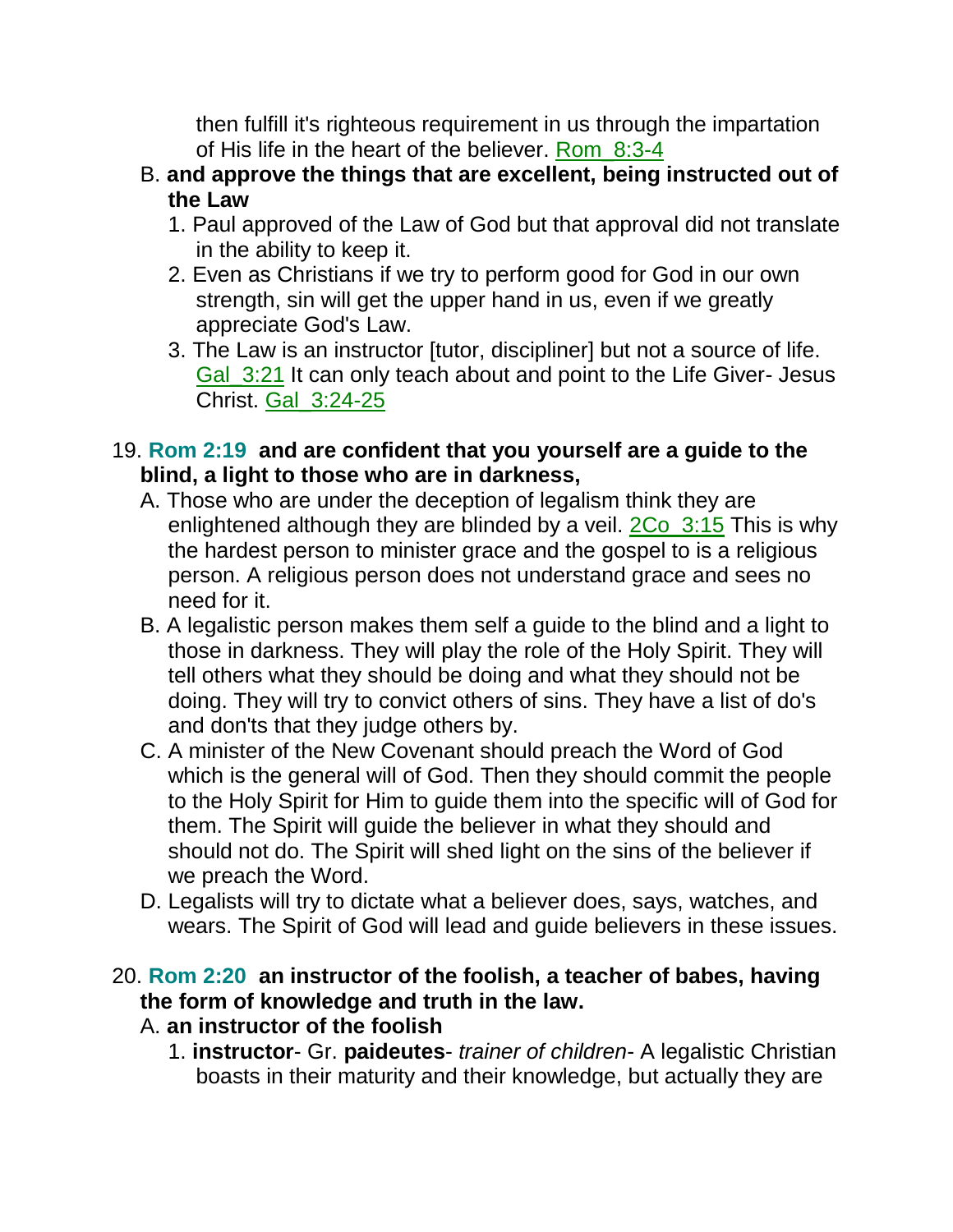the immature ones. Growth in Christ is a growth in grace and the knowledge of Jesus Christ and His finished work. 2Pe\_3:18

- B. **a teacher of babes** Gr. **nepios** *unable to speak; infant* The legalistic Christian is the one who is a baby!
- C. **form of knowledge** Gr. **morphosis gnosis** The Law was just a form of knowledge. Jesus is the substance. In Him are hidden all the treasures of wisdom and knowledge. Col 2:3 The Law is a shadow of the person of Christ.
- D. **and truth in the Law** The Law was a form of the truth. Jesus Christ is the Truth. Joh\_14:6 The Law was given, but grace and truth came in Jesus Christ. Jesus Christ is the grace and truth of God. He came to the Earth. The Law was given impersonally through angels and Moses, but Jesus came Himself to reveal God and save us. You cannot have a relationship with two pieces of cold stone [ten commandments], but you can with Jesus!

#### 21. **Rom 2:21 You, therefore, who teach another, do you not teach yourself? You who preach that a man should not steal, do you steal?**

## A. **You, therefore, who teach another**

- 1. Those who are legalistic will take the role of teacher. Legalists love to teach others about what is right and wrong and what to do and what to refrain from doing. They endeavor to take the place of the Holy Spirit, even if it is unwittingly. James tells legalistic people to not make themselves a teacher, because of the greater judgment that comes because of it. Jas\_3:1 The Lord calls those who are teachers; we are not to make ourselves teachers.
- 2. The problem with legalism is that it is based in pride and pride blinds you to your own faults. Legalism ministers pride and insecurity and one thing insecure people can't do is to admit failure, sin, and weakness. What is interesting is that what you condemn the most in others is usually the area you are failing in yourself. You feel guilty and mad at yourself for your failures so you strike out against the sins you see so easily in others. In a weird way this makes you feel better about yourself.

## B. **do you not teach yourself?**

1. Legalism will inevitably lead to hypocrisy. Hypocrisy is saying one thing but doing something else. A legalist will preach real heavy on living holy, but when they themselves do not live up to what they teach they will make excuses for it and try to hide it. Legalists live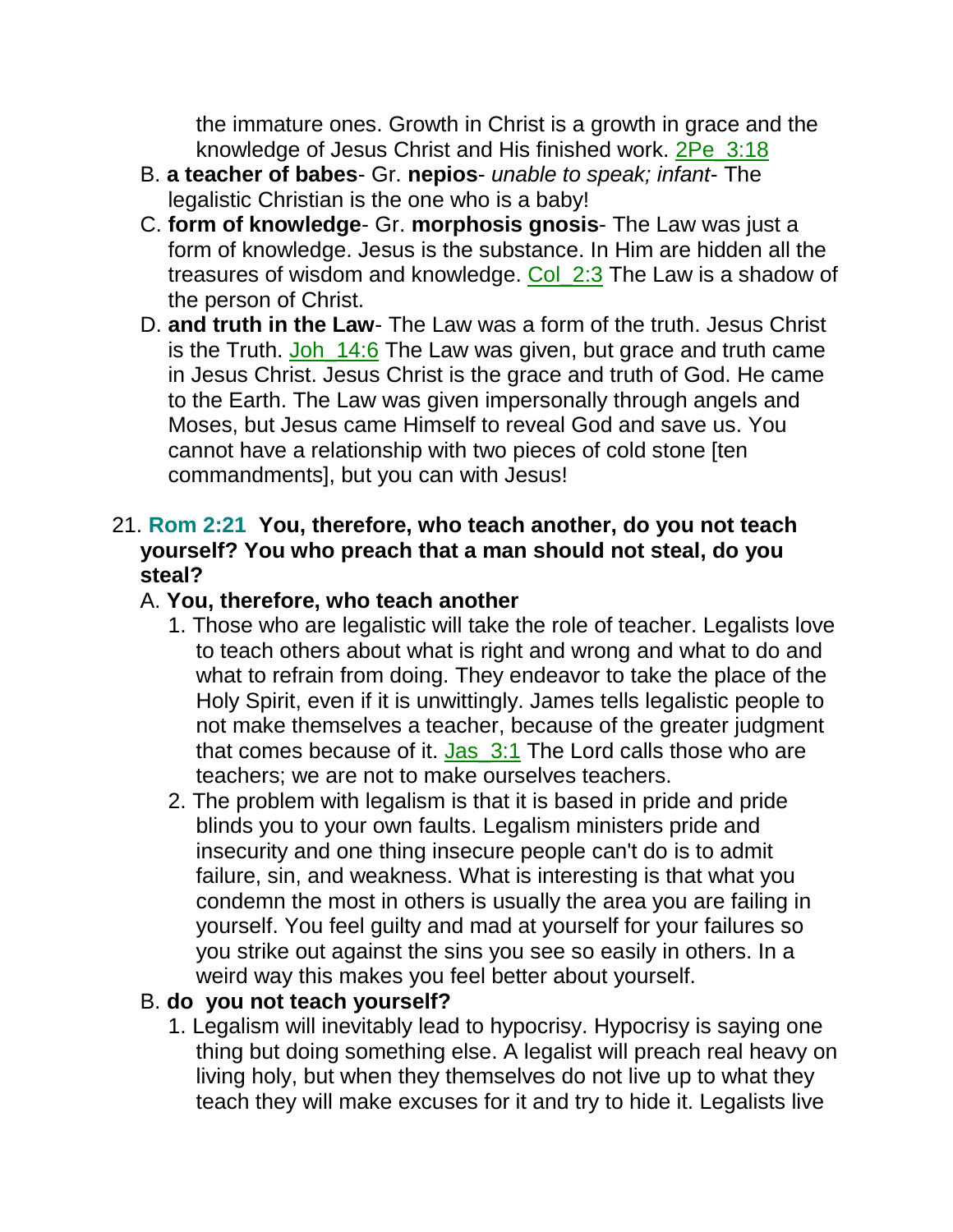with secret sins though appearing to be most holy. A double life develops.

2. Some legalists such as Saul of Tarsus are able to outwardly live a clean life, but they are filled with inward sins such as pride, lust, envy, and bitterness. Jesus told the Pharisees that if you cleaned the inside of the cup, the outward would eventually be cleaned as well. Mat 23:25-26 Only Jesus can clean the human heart. Once the heart is cleansed by the blood of Jesus and the gift of righteousness is received then the outward actions will start to change as well. The heart and outward life are cleansed by the blood of Christ and the Spirit of Christ. Heb\_10:22 In the New Covenant we receive a new spirit and heart. Eze\_36:26 and the Spirit of Christ which will cause us to walk in God's statues. Eze\_36:27

#### C. **You who preach that a man not steal, do you steal?**

- 1. Legalism will lead to greater and greater hypocrisy. Legalists will go from **teaching to preaching**. As their personal life becomes less and less of what they **teach**, they will start to **preach** to others to live holy. They just get louder and louder. They do this in order to soothe their own consciences and to avert attention to their own sins.
- 2. It is interesting that those who are the most legalistic are the loudest preachers. Those that scream their messages are usually the most legalistic also. Legalism and legalistic preachers must rely upon the flesh, fear, and intimidation. Loud preaching is relied upon instead of the convincing power of the Holy Spirit. Most people do not like being yelled at, so they will tune it out or leave. We must not rely upon our delivery but on the Deliverer!
- 2. It is also interesting to note that many prominent ministers who sins were exposed were practicing the very things they condemned from the pulpit.
- 3. Legalists are thieves. Satan is the author of religion and legalism and he is a thief. A legalist will try to rob glory away from God and take it for themselves. They boast in their performance and ability and therefore will take the glory and credit that only belongs to God and to His Christ. Robbing God is a greater sin than robbing man.

### 22. Rom 2:22 **You who say, "Do not commit adultery," do you commit adultery? You who abhor idols, do you rob temples?**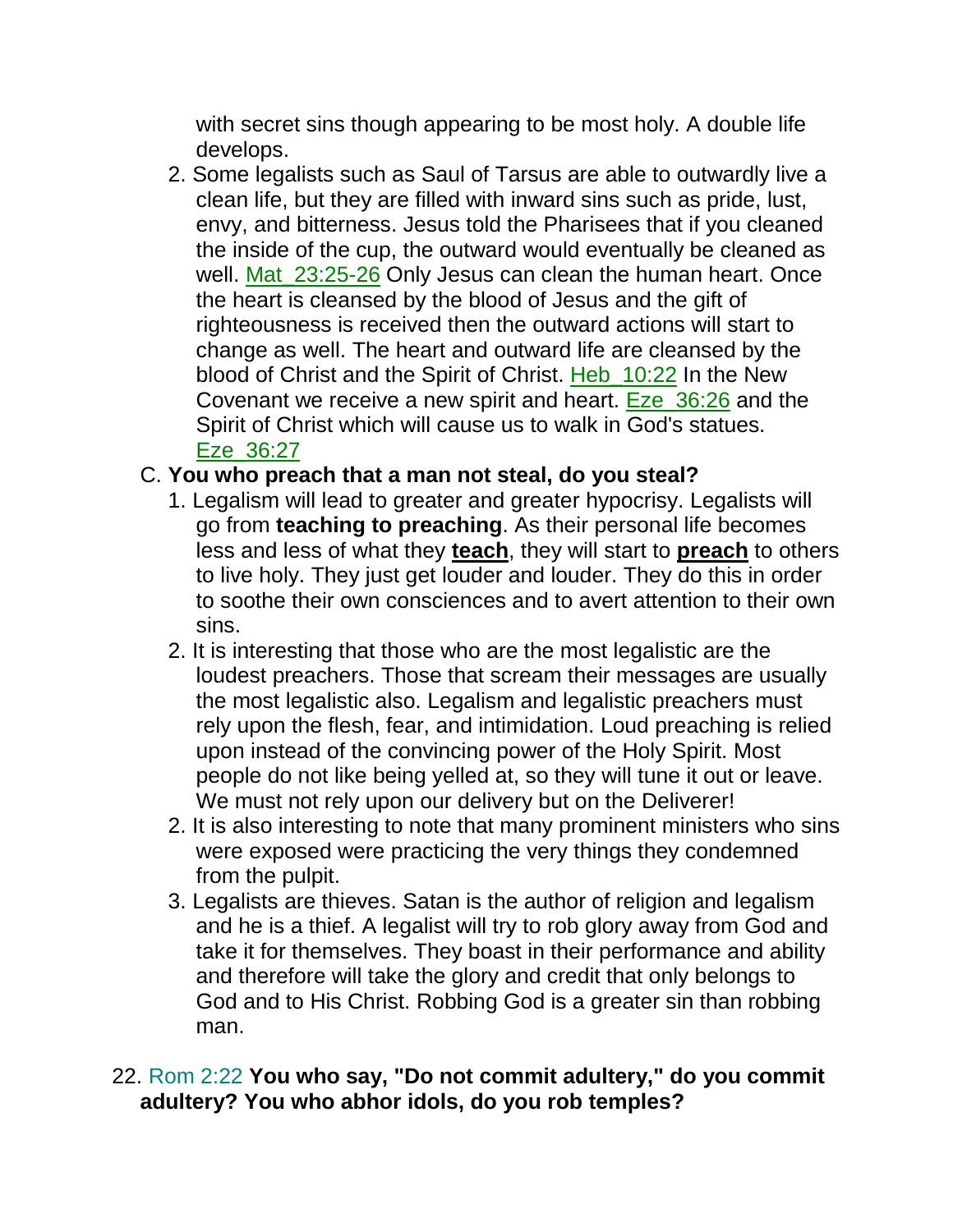### A. **You who say, "Do not commit adultery," do you commit adultery?**

- 1. Jesus said that if you lust after someone in your heart that you have committed adultery in your heart. Mat\_5:28
- 2. The Pharisees in Jesus day were guilty of adultery. How did they catch the woman in adultery that they brought to Jesus? Was it not an inside job? When it was turn to throw a stone at the adulteress, their own conscience could not cast it because of the guilt of the same sin. Joh 8:9
- 3. Legalism is adultery against God. Legalism is based upon the worship of self. The worship of anything other than God is adultery, especially when it is done by the bride of Christ- the Church.

## B. **You who abhor idols, do you rob temples?**

- 1. The Jews in there early history had a love affair with idols. This was the reason they were removed from their land to Babylon. Once in Babylon they were cured of physical idol worship. They came to abhor natural physical idols.
- 2. An idol is not just a natural piece of wood or stone. It is anything that is worshipped other than God. Money, possessions, people, position, fame, and even self can become an idol.
- 3. Legalism is a type of idolatry. It is the worship of self instead of God. Once God and His gift of righteousness are rejected then idolatry is inevitable. As a empty vacuum demands to be filled, so it is with the human heart. Once God is dethroned something or someone else will take His seat. The Pharisees loved themselves and money. Luk\_16:14
- 4. The Jews were known throughout the ancient world to plunder heathen temples and make financial gain from the booty. This is mentioned in Ephesus. Act 19:37

## 23. **Rom 2:23 You who make your boast in the law, do you dishonor God through breaking the law?**

## A. **You who make your boast in the Law**

1. Legalists are filled with boasting. They boast in the Law. They are always speaking of God's holiness and our need for it. They proclaim the need to keep God's Law but only boast of the parts of the Law they can and will keep externally. The rest is ignored by them. Even the parts they attempt to fulfill they do it imperfectly and fall short of it in both their inward and outward life. They offer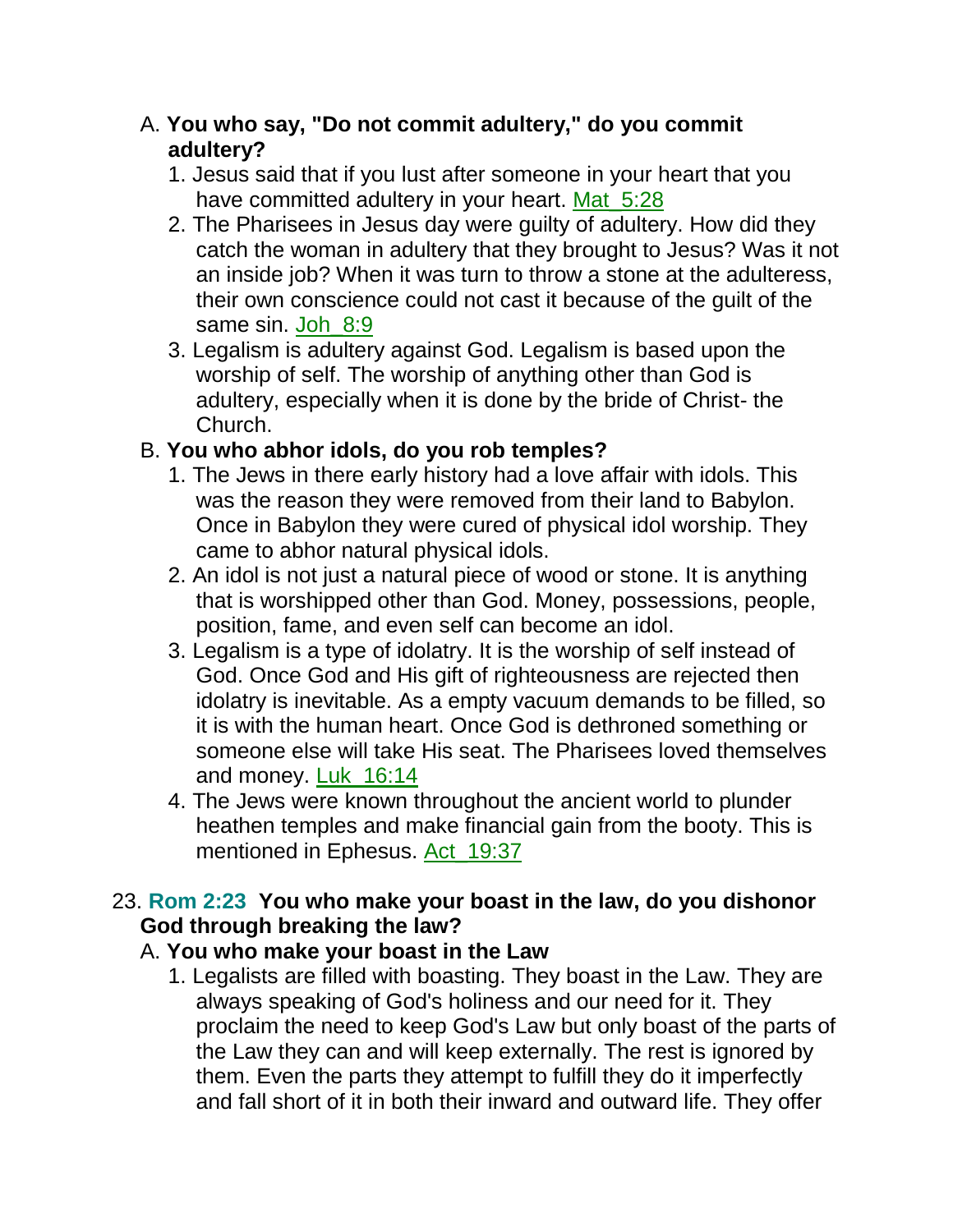God their best when only perfection is accepted. God does not accept your best, He only accepts perfection! The problem with those who proclaim that they do their best for God are lying. No one ALWAYS, EVERY TIME, IN ALL ASPECTS does their best. Making this claim shows that man is a liar. Rom 3:4

2. This is preached from pulpits all around the world- "God will only bless you if you live righteous and holy." I heard just recently at a conference this statement, "God's promises can only be obtained by living at a certain level of righteousness". My question to this misguided Christian leader is this- What level must you obtain before you can have the promises of God? What is that level? Most would say, "It is trying your very best to live for God" SORRY THAT IS NOT GOOD ENOUGH!!!! Your best is NOT GOOD ENOUGH! And as we have said before, the problem with that is that we do not always do our best!

### B. **do you dishonor God through breaking it**

- 1. Those who preach hot and heavy about God's holiness and the need to keep God's holy Law by our observance and obedience to it end up dishonoring God because they are not able to and do not keep the whole Law. Jas  $2:10$  They break the Law and thus dishonor God. Many of the commands deal with what must be done in Jerusalem and at the temple. Since the temple does not exist any longer it is actually impossible to keep all of the Law anyway!
- 2. Legalists greatly dishonor God and His Son's finished work by resting upon their own level of obedience and holiness under the Law. They observe the outward commands that they can do and excuse or ignore those they can't. They end up with their own top ten shall and shall not's list from the Law and often some that they made up. These they think they got a handle on pretty good and they preach them to others vigorously. They are ignorant that the Law is 613 commands which must be kept perfectly as a whole unit. Gal\_5:3; Jas\_2:10
- 3. Instead of fulfilling all of God's Law they offer up to God their imperfect obedience and righteousness and expect God to be excited about it and honor them with His smile and blessings. God's standard of obedience and righteousness to obtain His smile and blessings is perfection! There has only been one perfectly obedient and Righteous One under the Law and that was the sinless Son of Man- Jesus Christ. If we are to obtain God's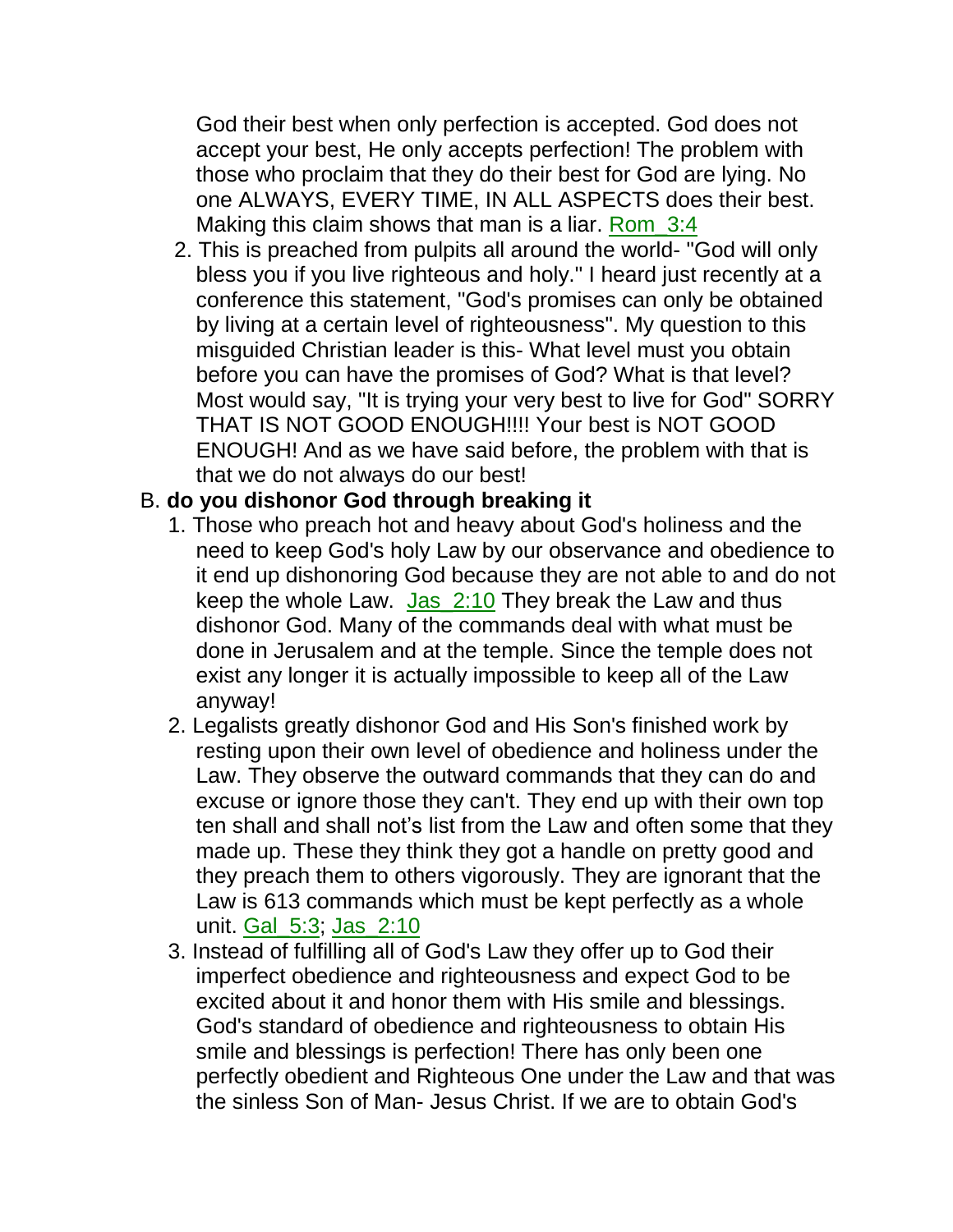smile and blessings we must come bearing His Son's righteousness as a gift through faith.

4. Anything other than the perfect obedience and righteousness of Jesus Christ actually dishonors God and dishonors His holiness and attempts to lower God's holiness to their pathetic and filthy level of purity, holiness, and righteousness. All of man's righteousness's are as filthy rags! Isa 64:6 The Legalist boasts in God's holiness, but he dishonors it by coming short of it and refusing the gift of righteousness that His Son achieved and has offered as a gift by His finished work of redemption.

#### 24. **Rom 2:24 For "THE NAME OF GOD IS BLASPHEMED AMONG THE GENTILES BECAUSE OF YOU," as it is written.**

- A. **For, "The name of God is blasphemed among the gentiles because of you," as it is written.**
	- 1. The Gentiles would hear the Jews preach holiness and God's Law but they saw them do the opposite. They observed them lie, steal, cheat, fight, and murder.
	- 2. The world who seems not to listen to us preach, certainly watches us live. What do they see among those who preach against sin and preach that they must keep the Ten Commandments to please God and get His blessings? They observe among God's people covetousness [which is idolatry], dishonoring of parents, lying, stealing, cursing, hate [which is murder], rampant sexual sin and adultery, divorce, and deeds that they themselves would not do. Is it no wonder the way of Christ is blasphemed among them.
	- 3. The world is waiting and wanting a message of a God who loves them and has the power to change their hearts and habits by His own power, not a long laundry list of rules they can't possible keep.
- 25. **Rom 2:25 For circumcision is indeed profitable if you keep the law; but if you are a breaker of the law, your circumcision has become uncircumcision.** 
	- A. **For circumcision is indeed profitable if you keep the Law**
		- 1. Many boast in one or a few things that must be done to please God and to obtain His blessings. It may be church attendance, tithing, not watching T.V. or going to movies. These seem fine in themselves, but they will not profit those who observe them unless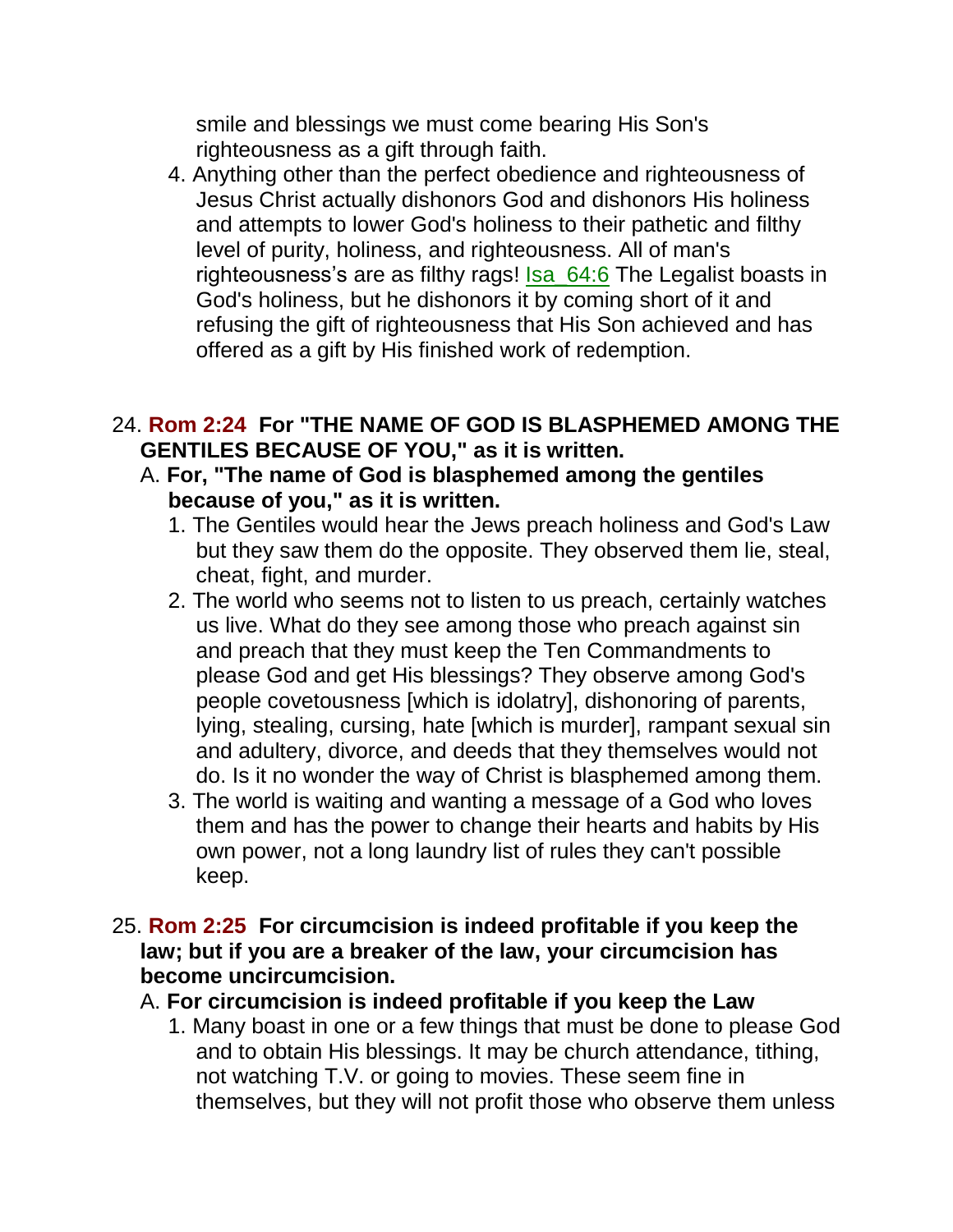they also keep the WHOLE Law. In the times of Paul, Christian legalists were telling the Galatian church that to please God and to have His blessings that they had to be circumcised. They picked one command under the Law and elevated it above all the other commands. They kept that command because once it was done you did not have to keep up any effort. Paul said that circumcision was wonderful but it would not profit them unless they kept the WHOLE Law. Gal 5:3

- 2. Holiness is profitable but only if you have a perfect holiness. This can only be received by faith in the finished work of Christ. By faith we become holy as we can ever be. We receive the holiness of the Lord. By receiving His righteousness imparted by His Spirit and nature into our re-born spirit we can then start to live holy and righteous lives by faith in the finished work of Christ and His Spirit that dwells within us.
- 3. We become sanctified by faith, not by outward observances of rules. Act\_26:18
- B. **but if you are a breaker of the Law, your circumcision has become uncircumcision**
	- 1. If you break the Law in any degree you are a sinner that is worthy of punishment and death. No Jew except Jesus kept the whole Law, so both Jews and Gentiles were declared all sinners by the Word of God and the Spirit of God. Rom\_3:19 All need to be justified by the finished work of redemption through Jesus. **After salvation** we are equally unable to live in our performance to merit God's blessings and provision. They are obtained the same way in which God's greatest gift was received- by grace through faith. As we have received Christ we are to walk in Him. Col. 2:6 Once this grace is obtained it empowers a God honoring life and our acts of faith in which the blessing of God is released to us and through us as braches in the Heavenly Vine. Joh 15:5
	- 2. The uncircumcised were considered the heathen which had no covenant with God, had no hope, and had not God in this world. Eph\_2:12 They were sinners of the Gentiles. The Jews did not understand that if they broke the Law they were the sinners of the Jews! This is what Paul told Peter when he got into legalism at Antioch and were leading others into his hypocrisy. He said that they had been found to be sinners and therefore must be justified by Christ. Gal\_2:11-17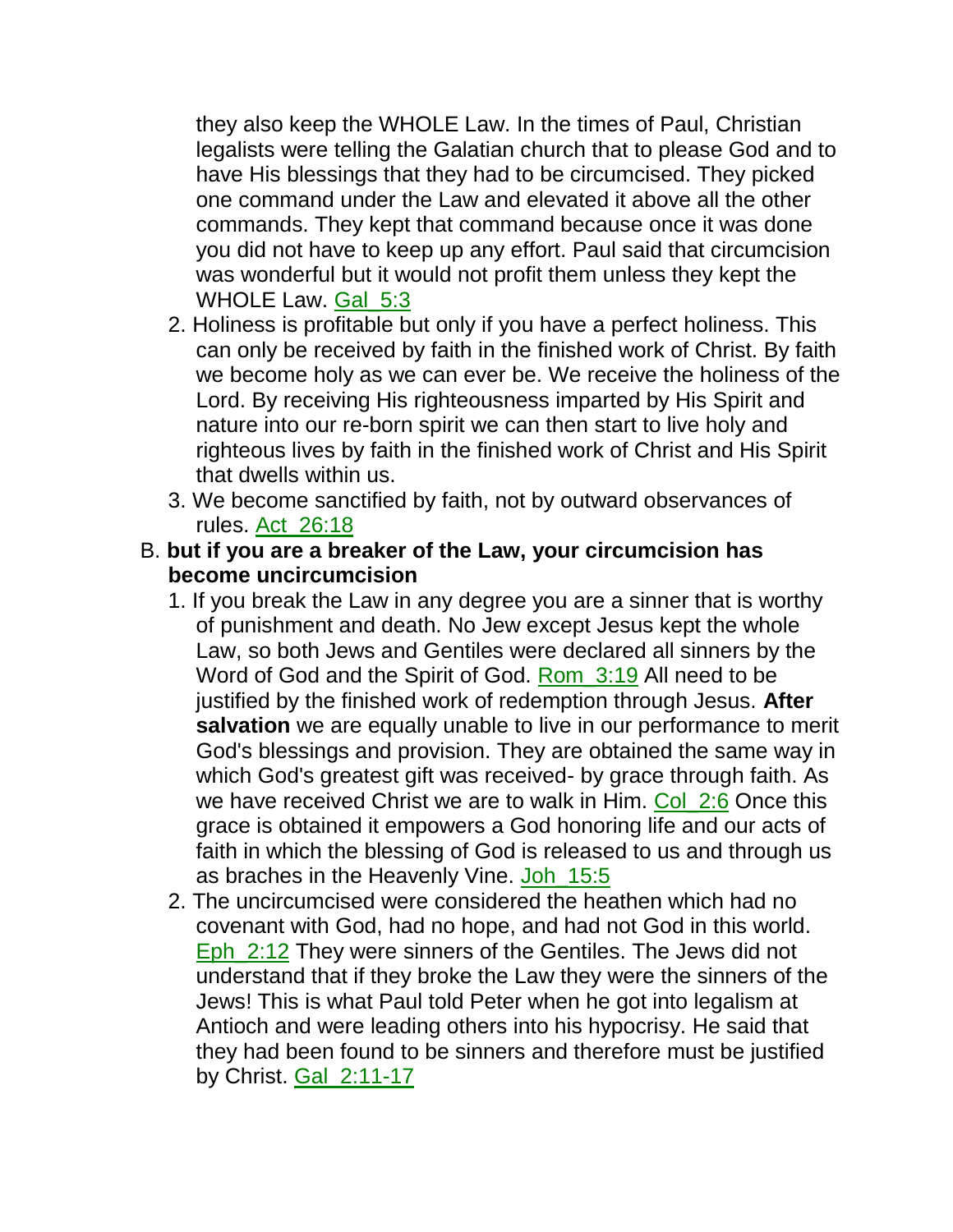- 26. **Rom 2:26 Therefore, if an uncircumcised man keeps the righteous requirements of the law, will not his uncircumcision be counted as circumcision?** 
	- A. **Therefore, if an uncircumcised man keeps the righteous requirements of the Law, will not his uncircumcision be counted as circumcision?**
		- 1. Without faith in the Lord no man Jew or Gentile can keep the righteous requirements of the Law.
		- 2. The only way a Jew or Gentile can keep the righteous requirements of the Law is by faith in the Christ and His finished work of redemption. Through faith we receive perfect righteousness that was obtained under the Law.
		- 3. Jesus was born under the Law. Gal\_4:4 Jesus was not sacrificed as a baby, as a youth, or as a young man in His twenties. He was sacrificed at 33 years old after He had fulfilled every righteous command of God. He did not do this for Himself, but for us as our representative. Jesus obtained perfect righteousness under the Law and at the cross He took all our sins and transgressions and gave us that very righteousness He obtained under the Law as a unspeakable gift! This righteousness was both imputed [legally placed to our account] and imparted through the new birth.
		- 4. Now as a Christian we fulfill the righteous requirement of the Law by walking in faith in the death, burial, resurrection, and ascension of the Lord Jesus. This is called walking in the Spirit. Rom\_8:4 Walking in the flesh is attempting to become righteous by our works. Walking in the Spirit is to conduct our life in a dependence of the finished work of Christ. The Spirit has come because of His finished work and has come to bear witness to, and bring forth all that finished work has accomplished for us. The Spirit works in us and through us as we walk in faith in this finished work.
- 27. **Rom 2:27 And will not the physically uncircumcised, if he fulfills the law, judge you who,** *even* **with** *your* **written** *code* **and circumcision,** *are* **a transgressor of the law?** 
	- A. **And will not the physically uncircumcised, if he fulfills the Law, judge you who, even with your written code and circumcision, are a transgressor of the Law?**
		- 1. Uncircumcised gentiles who received Christ received righteousness. They received a righteousness that fulfilled the Law. Jesus did not come to abolish the Law but to fulfill it.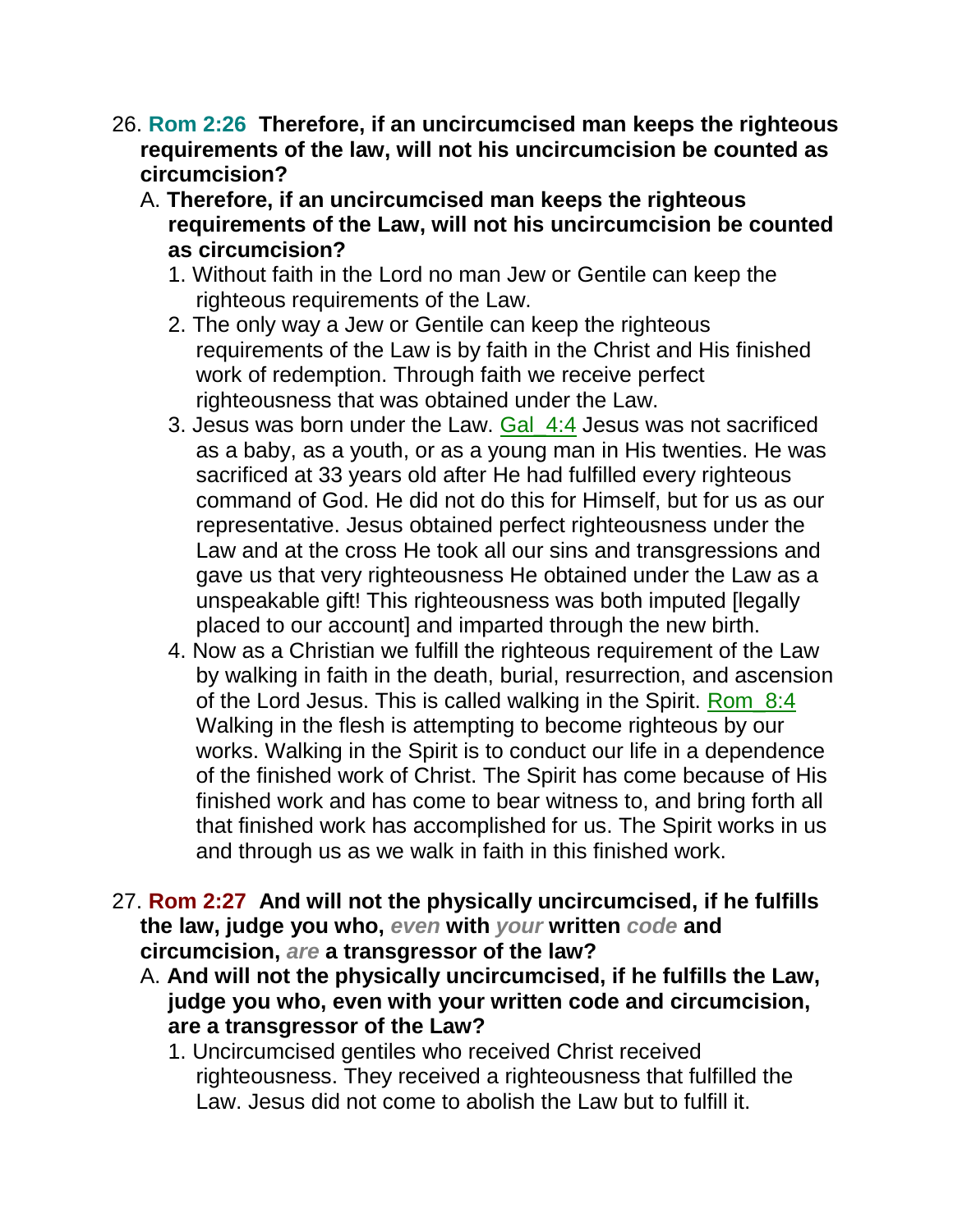Mat 5:17 By fulfilling the Law in His life, and fulfilling the sacrifices in His death, Jesus gave us His righteousness as a gift. By faith in Christ we have fulfilled the Law through Him. Christ is the end of the Law for righteousness for all who believes in Him. Rom\_10:4

2. Us gentiles who were saved by faith and thus fulfilled the Law through Christ will be called upon in the day of judgment to witness against those natural Jews who were given the Law, broke it, and worse yet rejected their Messiah who could save them.

#### 28. **Rom 2:28 For he is not a Jew who** *is one* **outwardly, nor** *is* **circumcision that which** *is* **outward in the flesh;**

- A. **For he is not a Jew who is one outwardly, nor is circumcision that which is outward in the flesh**
	- 1. Jesus told the religious Jews of His day that he could raise up natural descendents of Abraham from rocks. Mat 3:9 A Jew then is one who has faith in the Lord.
	- 2. As Abraham was saved by faith, so all men who are saved by faith become a spiritual Jew.
	- 3. There are some who preach a dual covenant. They say that the natural Jews are all saved because they are descendents of Abraham. This is not the case. A natural Jew that rejects Christ will spend eternity in hell just like a gentile does. Both Jesus and Paul preached that natural Jews that rejected Christ would go to hell. Matt. 23:33
	- 4. There is no name under heaven by which we MUST be saved than Jesus Christ. Act\_4:12
	- 5. The church is spiritual Israel-Gal 6:16, spiritual Zion- Heb 12:22, and spiritual Jerusalem- Rev\_21:9-10.
	- 6. The believing gentiles are grafted into the spiritual olive tree of Israel- believers in the Messiah. Rom\_11:17
	- 7. Since we have been placed into Christ, Abraham's Seed, we are heirs of the promises given to Abraham and to the Jews. We have covenants with God- Abrahamic and New Covenants and we are heirs of all these covenants promise both natural and spiritual.
- 29. **Rom 2:29 but** *he is* **a Jew who** *is one* **inwardly; and circumcision**  *is that* **of the heart, in the Spirit, not in the letter; whose praise** *is* **not from men but from God.**

A. **but he is a Jew who is one inwardly**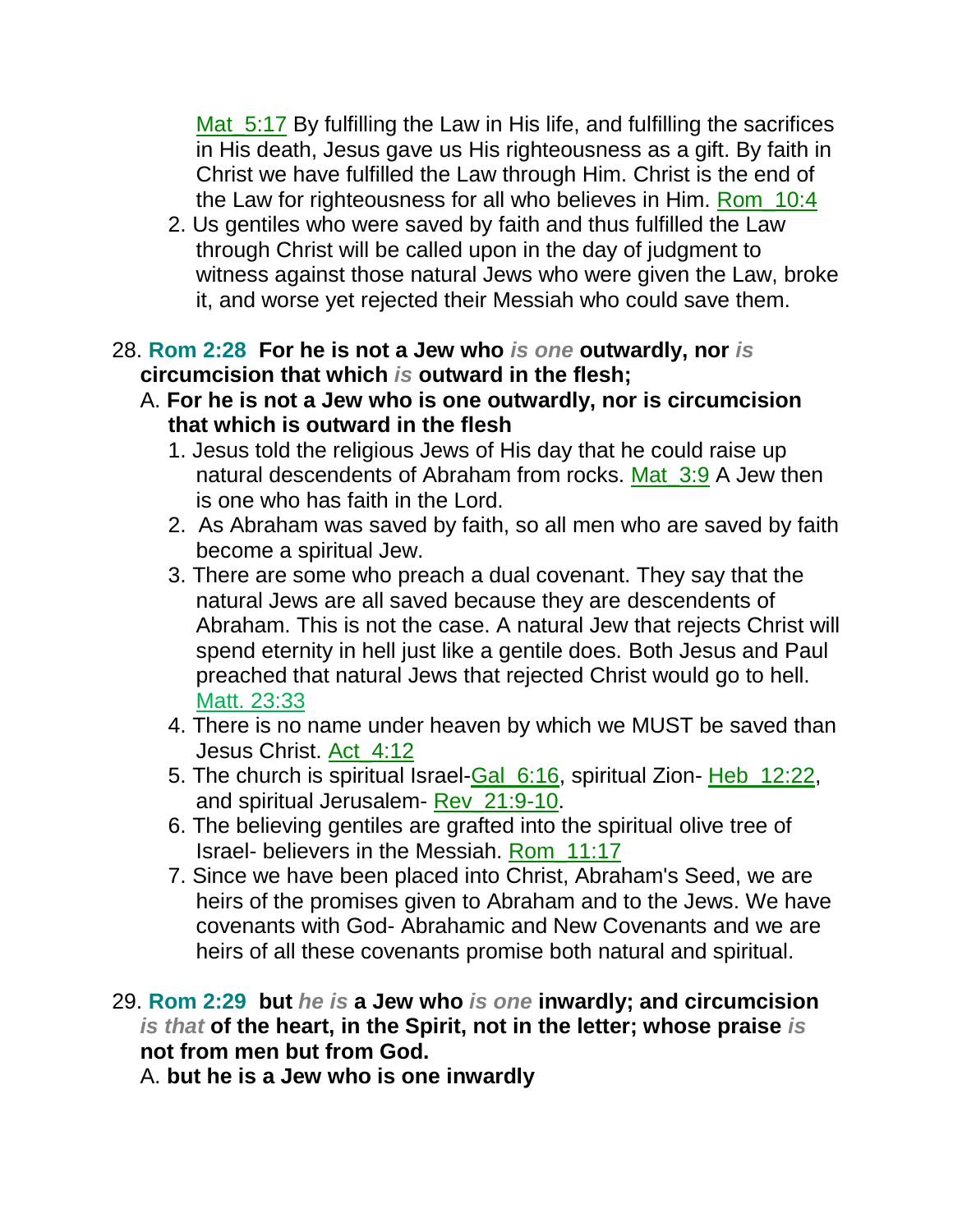1. Christianity is a by-product of union with Christ in the spirit. By this union, the fruit of God is developed outwardly. Religion is about taping on plastic fruit and masquerading as real.

# B. **and circumcision is that of the heart**

- 1. Believers have had a spiritual circumcision in their heart.
- 2. Spiritual circumcision has some similarities and differences then spiritual circumcision

a. Circumcision was given by God as a sign of His covenant with His people Israel under the Old Testament Law. The Law was but a shadow of things to come in which Christ would bring forth the substance and fulfillment of the Law.

b. In the OT, circumcision was done by humans. In the New Covenant no man does this, but God does.

c. In the OT, circumcision was in the flesh, but in the new it is done in the spirit

d. In the OT, circumcision was only for men. In the new it is for all who believe- men and women

e. In the OT, circumcision was done by a knife. In the new it is done by the sword of the Word of God used by the Holy Spirit

f. In the OT, circumcision was for natural protection from infection and contaminates. In the new it is for spiritual protection against pollution and infection.

## C. **in the spirit**

1. When we were born again, the Holy Spirit used the sword of the Spirit to cut away our tainted flesh and soul from our spirit. The flesh cannot contaminate our spirit because it has been severed from the fallen flesh. Once this spiritual surgery took place God sealed our spirit with the Holy Spirit. Now no sin or spiritual pollutants can touch out re-born spirit. This is what Paul is referring to in Colossians when he says we were circumcised and God cut away the body of flesh from us. Col\_2:11, Eph\_1:13, 1Jn\_3:9, 1Jn\_5:18

## D. **not in the letter**

1. Outward observance of the command to circumcise the eighth day. In the new birth we are circumcised in the eight day. Eight speaks of new beginnings. This is a type of the NEW birth and of REGENERATION.

## E. **whose praise is not from men but from God**

1. Legalists live for the praise of men. Jesus said that if you do things for the praise of men, you have all the reward you will get. Mat\_6:2